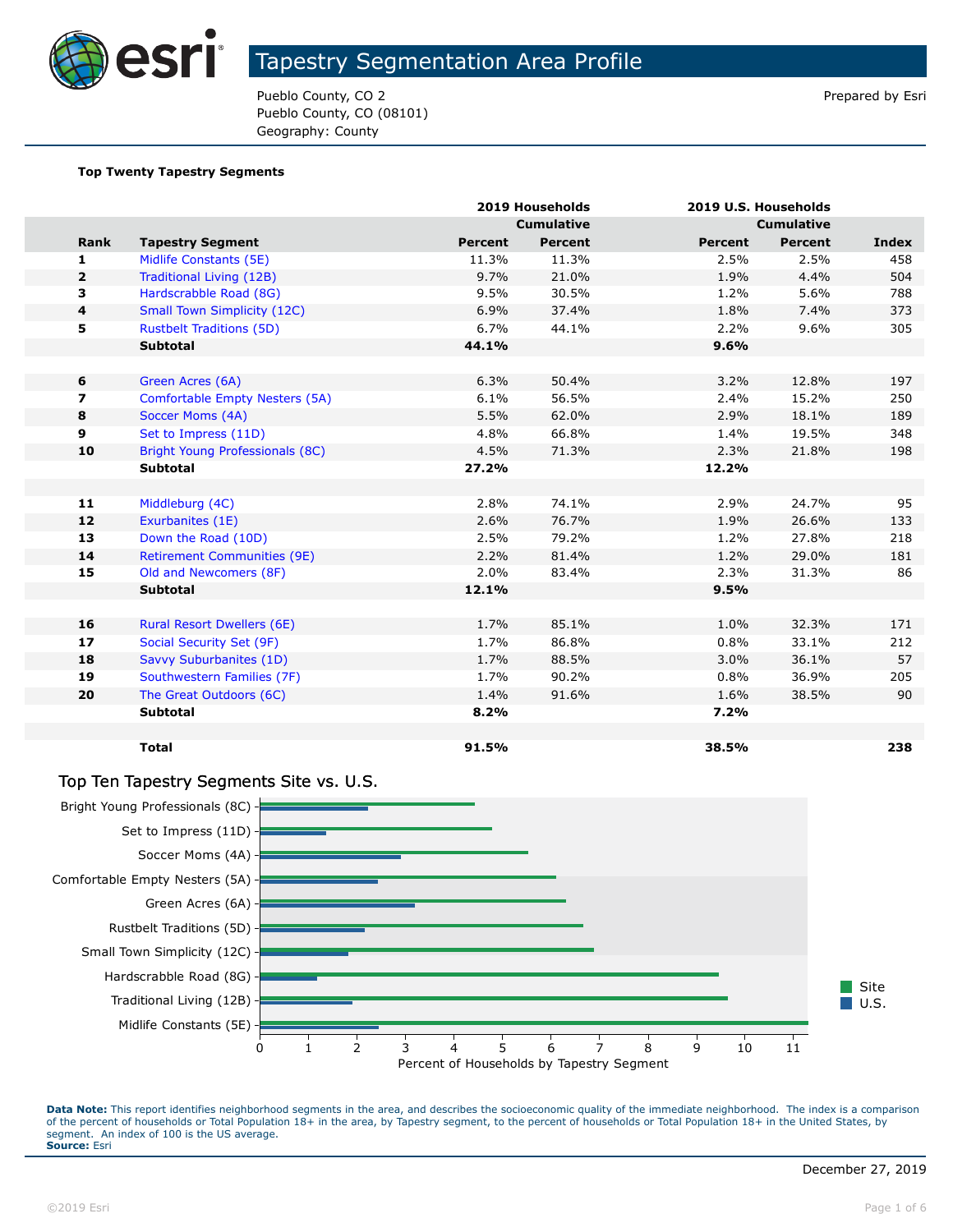

Pueblo County, CO 2 **Prepared by Esri** Pueblo County, CO 2 **Prepared by Esri** Pueblo County, CO (08101) Geography: County



#### 2019 Tapestry Indexes by Total Population 18+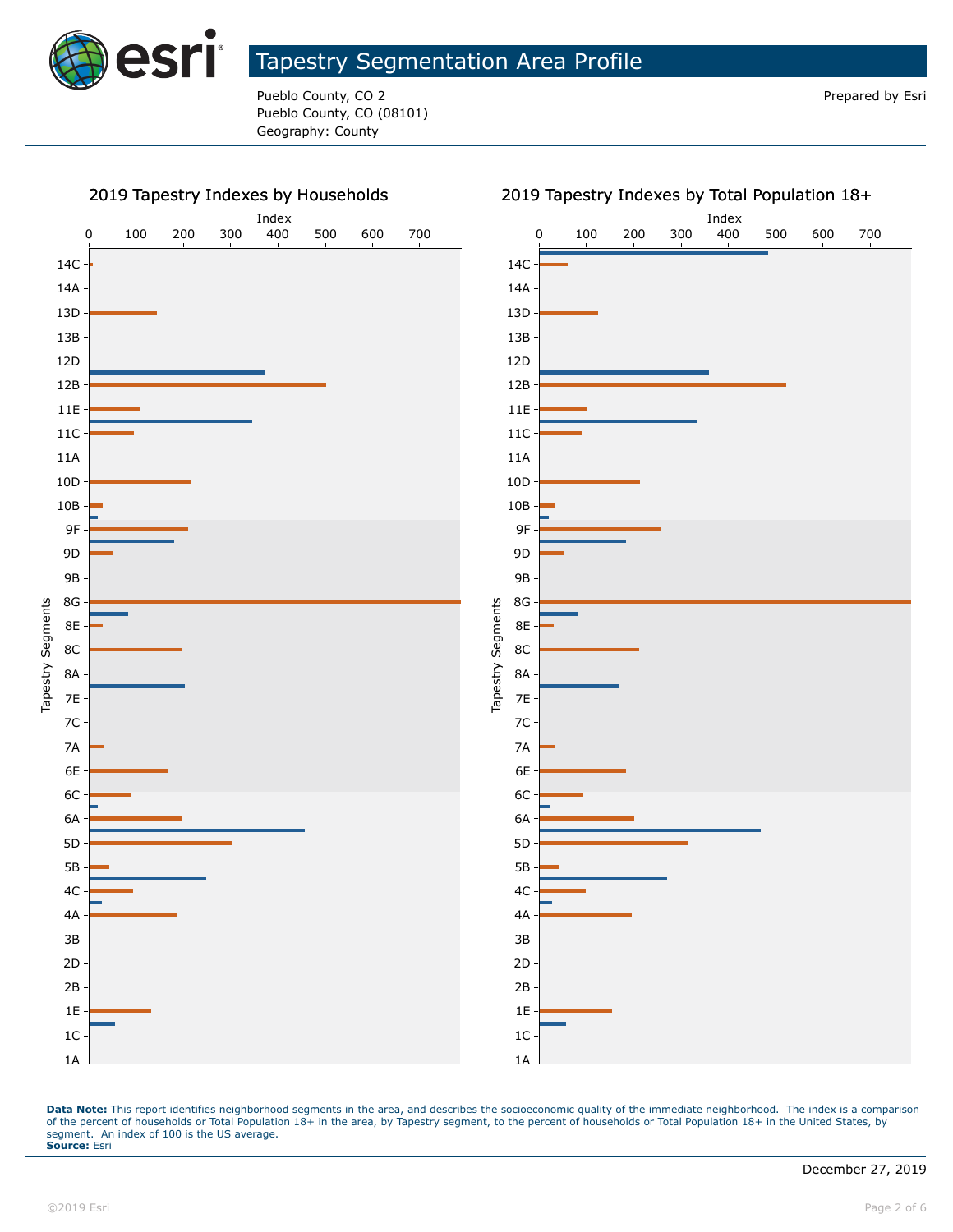

Pueblo County, CO 2 Prepared by Esri Pueblo County, CO (08101) Geography: County

| <b>Tapestry LifeMode Groups</b>                       |               | 2019 Households | <b>2019 Adult Population</b> |                      |                |                   |
|-------------------------------------------------------|---------------|-----------------|------------------------------|----------------------|----------------|-------------------|
|                                                       | <b>Number</b> | <b>Percent</b>  | <b>Index</b>                 | <b>Number</b>        | <b>Percent</b> | <b>Index</b>      |
| Total:                                                | 66,756        | 100.0%          |                              | 131,793              | 100.0%         |                   |
|                                                       |               |                 |                              |                      |                |                   |
| 1. Affluent Estates                                   | 2,855         | 4.3%            | 43                           | 6,425                | 4.9%           | 46                |
| Top Tier (1A)                                         | 0             | 0.0%            | 0                            | 0                    | $0.0\%$        | 0                 |
| Professional Pride (1B)                               | 0             | 0.0%            | $\pmb{0}$                    | 0                    | 0.0%           | $\mathbf 0$       |
| Boomburbs (1C)                                        | 0             | 0.0%            | 0                            | 0                    | $0.0\%$        | 0                 |
| Savvy Suburbanites (1D)                               | 1,124         | 1.7%            | 57                           | 2,451                | 1.9%           | 58                |
| Exurbanites (1E)                                      | 1,731         | 2.6%            | 133                          | 3,974                | 3.0%           | 155               |
|                                                       |               |                 |                              |                      |                |                   |
| 2. Upscale Avenues                                    | 0             | 0.0%            | 0                            | 0                    | $0.0\%$        | 0                 |
| Urban Chic (2A)                                       | 0             | 0.0%            | $\mathbf 0$                  | 0                    | 0.0%           | $\mathbf 0$       |
| Pleasantville (2B)                                    | 0             | 0.0%            | 0                            | 0                    | $0.0\%$        | 0                 |
| Pacific Heights (2C)                                  | 0             | 0.0%            | $\mathbf 0$                  | 0                    | 0.0%           | $\mathbf 0$       |
| <b>Enterprising Professionals (2D)</b>                | 0             | 0.0%            | 0                            | 0                    | $0.0\%$        | 0                 |
|                                                       |               |                 |                              |                      |                |                   |
| 3. Uptown Individuals                                 | 0             | $0.0\%$         | 0                            | 0                    | $0.0\%$        | 0                 |
| Laptops and Lattes (3A)                               | 0             | 0.0%            | 0                            | 0                    | 0.0%           | 0                 |
| Metro Renters (3B)                                    | 0             | 0.0%            | 0                            | 0                    | $0.0\%$        | 0                 |
| Trendsetters (3C)                                     | 0             | 0.0%            | $\mathsf 0$                  | 0                    | 0.0%           | $\mathbf 0$       |
|                                                       |               |                 |                              |                      |                |                   |
| 4. Family Landscapes                                  | 5,883         | 8.8%            | 117                          | 12,633               | 9.6%           | 122               |
| Soccer Moms (4A)                                      | 3,697         | 5.5%            | 189                          | 8,126                | 6.2%           | 197               |
| Home Improvement (4B)                                 | 337           | 0.5%            | 30                           | 694                  | 0.5%           | 29                |
| Middleburg (4C)                                       | 1,849         | 2.8%            | 95                           | 3,813                | 2.9%           | 100               |
|                                                       |               |                 |                              |                      |                |                   |
| 5. GenXurban                                          | 16,768        | 25.1%           | 222                          | 33,165               | 25.2%          | 232               |
| Comfortable Empty Nesters (5A)                        | 4,087         | 6.1%            | 250                          | 8,799                | 6.7%           | 272               |
| In Style (5B)                                         | 669<br>0      | 1.0%<br>0.0%    | 45<br>$\mathbf 0$            | 1,253<br>$\mathbf 0$ | 1.0%<br>0.0%   | 45<br>$\mathbf 0$ |
| Parks and Rec (5C)<br><b>Rustbelt Traditions (5D)</b> | 4,457         | 6.7%            | 305                          | 8,640                | 6.6%           | 318               |
| Midlife Constants (5E)                                | 7,555         | 11.3%           | 458                          | 14,473               | 11.0%          | 470               |
|                                                       |               |                 |                              |                      |                |                   |
| <b>6. Cozy Country Living</b>                         | 6,713         | 10.1%           | 84                           | 13,926               | 10.6%          | 89                |
| Green Acres (6A)                                      | 4,224         | 6.3%            | 197                          | 8,904                | 6.8%           | 202               |
| Salt of the Earth (6B)                                | 399           | 0.6%            | 21                           | 855                  | 0.6%           | 23                |
| The Great Outdoors (6C)                               | 937           | 1.4%            | 90                           | 1,899                | 1.4%           | 94                |
| Prairie Living (6D)                                   | 0             | 0.0%            | $\pmb{0}$                    | 0                    | 0.0%           | $\mathbf 0$       |
| <b>Rural Resort Dwellers (6E)</b>                     | 1,153         | 1.7%            | 171                          | 2,268                | 1.7%           | 184               |
| <b>Heartland Communities (6F)</b>                     | 0             | 0.0%            | $\pmb{0}$                    | 0                    | 0.0%           | 0                 |
|                                                       |               |                 |                              |                      |                |                   |
| 7. Ethnic Enclaves                                    | 1,691         | 2.5%            | 36                           | 3,337                | 2.5%           | 31                |
| Up and Coming Families (7A)                           | 571           | 0.9%            | 34                           | 1,238                | 0.9%           | 36                |
| Urban Villages (7B)                                   | 0             | 0.0%            | $\pmb{0}$                    | 0                    | 0.0%           | $\mathbf 0$       |
| American Dreamers (7C)                                | 0             | 0.0%            | 0                            | 0                    | 0.0%           | 0                 |
| Barrios Urbanos (7D)                                  | 0             | 0.0%            | $\pmb{0}$                    | 0                    | 0.0%           | 0                 |
| Valley Growers (7E)                                   | 0             | 0.0%            | 0                            | 0                    | 0.0%           | 0                 |
| Southwestern Families (7F)                            | 1,120         | 1.7%            | 205                          | 2,099                | 1.6%           | 169               |
|                                                       |               |                 |                              |                      |                |                   |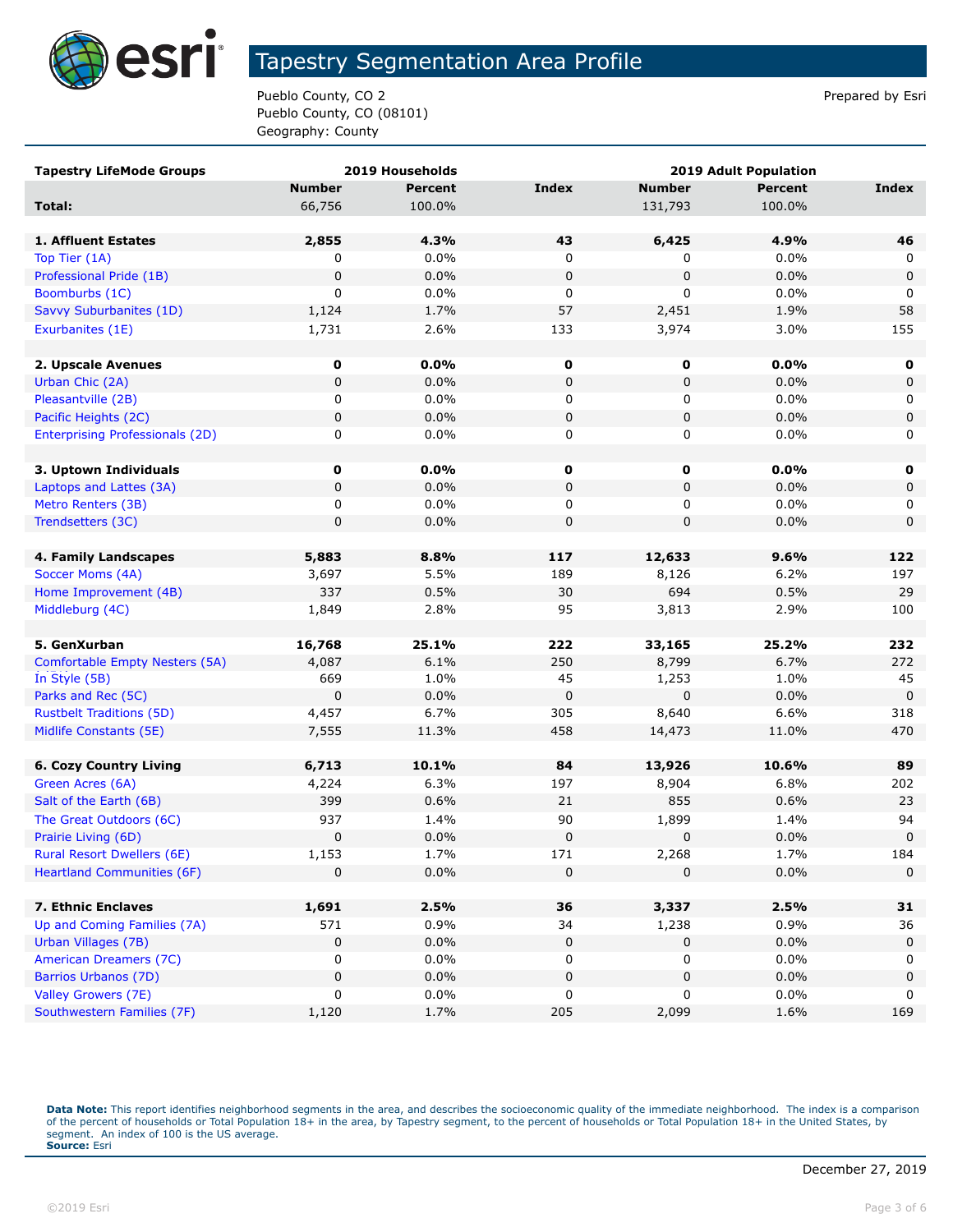

Pueblo County, CO 2 Prepared by Esri Pueblo County, CO (08101) Geography: County

| <b>Tapestry LifeMode Groups</b>                  |                  | 2019 Households | <b>2019 Adult Population</b> |               |                |                    |
|--------------------------------------------------|------------------|-----------------|------------------------------|---------------|----------------|--------------------|
|                                                  | <b>Number</b>    | <b>Percent</b>  | <b>Index</b>                 | <b>Number</b> | <b>Percent</b> | <b>Index</b>       |
| Total:                                           | 66,756           | 100.0%          |                              | 131,793       | 100.0%         |                    |
|                                                  |                  |                 |                              |               |                |                    |
| 8. Middle Ground                                 | 10,958           | 16.4%           | 151                          | 20,433        | 15.5%          | 154                |
| City Lights (8A)                                 | 0                | $0.0\%$         | 0                            | 0             | $0.0\%$        |                    |
| Emerald City (8B)                                | $\mathbf 0$      | 0.0%            | $\mathbf 0$                  | $\mathbf 0$   | 0.0%           | $\Omega$           |
| Bright Young Professionals (8C)                  | 2,971            | 4.5%            | 198                          | 5,674         | 4.3%           | 213                |
| Downtown Melting Pot (8D)                        | 0                | 0.0%            | 0                            | 0             | 0.0%           | 0                  |
| Front Porches (8E)                               | 329              | 0.5%            | 31                           | 609           | 0.5%           | 31                 |
| Old and Newcomers (8F)                           | 1,327            | 2.0%            | 86                           | 2,184         | 1.7%           | 83                 |
| Hardscrabble Road (8G)                           | 6,331            | 9.5%            | 788                          | 11,966        | 9.1%           | 788                |
|                                                  |                  |                 |                              |               |                |                    |
| 9. Senior Styles                                 | 2,928            | 4.4%            | 76                           | 5,363         | 4.1%           | 81                 |
| Silver & Gold (9A)                               | 0                | 0.0%            | 0                            | 0             | 0.0%           | 0                  |
| Golden Years (9B)                                | 0                | 0.0%            | 0                            | 0             | 0.0%           | 0                  |
| The Elders (9C)                                  | $\mathbf 0$      | 0.0%            | $\mathbf 0$                  | $\mathbf 0$   | 0.0%           | $\mathbf 0$        |
| Senior Escapes (9D)                              | 316              | 0.5%            | 52                           | 626           | 0.5%           | 56                 |
| <b>Retirement Communities (9E)</b>               | 1,460            | 2.2%            | 181                          | 2,452         | 1.9%           | 185                |
| Social Security Set (9F)                         | 1,152            | 1.7%            | 212                          | 2,285         | 1.7%           | 261                |
|                                                  |                  |                 |                              |               |                |                    |
| <b>10. Rustic Outposts</b>                       | 2,504            | 3.8%            | 45                           | 5,092         | 3.9%           | 46                 |
| Southern Satellites (10A)                        | 413              | 0.6%            | 20                           | 931           | 0.7%           | 22                 |
| Rooted Rural (10B)                               | 419              | 0.6%            | 32                           | 874           | 0.7%           | 34                 |
| Diners & Miners (10C)                            | 0                | 0.0%            | $\mathbf 0$                  | 0             | 0.0%           | $\overline{0}$     |
| Down the Road (10D)                              | 1,672            | 2.5%            | 218                          | 3,287         | 2.5%           | 214                |
| Rural Bypasses (10E)                             | 0                | 0.0%            | 0                            | $\mathbf 0$   | 0.0%           | $\mathbf{0}$       |
|                                                  |                  |                 |                              |               |                |                    |
| 11. Midtown Singles                              | 4,752            | 7.1%            | 115                          | 7,885         | 6.0%           | 110                |
| City Strivers (11A)                              | 0                | $0.0\%$         | 0                            | 0             | 0.0%           | 0                  |
| Young and Restless (11B)                         | 0                | 0.0%            | $\Omega$                     | $\mathbf 0$   | 0.0%           | $\mathbf 0$        |
| Metro Fusion (11C)                               | 902              | 1.4%            | 96                           | 1,587         | 1.2%           | 92                 |
| Set to Impress (11D)                             | 3,209            | 4.8%            | 348                          | 5,245         | 4.0%           | 337                |
| City Commons (11E)                               | 641              | 1.0%            | 110                          | 1,053         | 0.8%           | 102                |
|                                                  |                  |                 |                              |               |                |                    |
| 12. Hometown                                     | 11,057           | 16.6%           | 272                          | 20,273        | 15.4%          | 267                |
| Family Foundations (12A)                         | $\mathbf 0$      | 0.0%            | $\mathbf 0$                  | $\Omega$      | 0.0%           | $\Omega$           |
| Traditional Living (12B)                         | 6,457            | 9.7%            | 504                          | 12,362        | 9.4%           | 525                |
| <b>Small Town Simplicity (12C)</b>               | 4,600            | 6.9%            | 373                          | 7,911         | 6.0%           | 360                |
| Modest Income Homes (12D)                        | 0                | 0.0%            | 0                            | 0             | 0.0%           | 0                  |
| 13. Next Wave                                    | 613              | 0.9%            |                              | 1,141         | 0.9%           |                    |
| <b>International Marketplace (13A)</b>           | 0                | 0.0%            | 24<br>0                      | $\Omega$      | 0.0%           | 20<br>0            |
| Las Casas (13B)                                  |                  | $0.0\%$         |                              |               | 0.0%           |                    |
| <b>NeWest Residents (13C)</b>                    | 0<br>0           | 0.0%            | 0<br>0                       | 0<br>0        | 0.0%           | 0<br>0             |
|                                                  |                  |                 |                              |               |                |                    |
| Fresh Ambitions (13D)<br>High Rise Renters (13E) | 613<br>$\pmb{0}$ | 0.9%            | 145                          | 1,141         | 0.9%<br>0.0%   | 127<br>$\mathbf 0$ |
|                                                  |                  | 0.0%            | 0                            | 0             |                |                    |
| <b>14. Scholars and Patriots</b>                 | 34               | 0.1%            | З                            | 781           | 0.6%           | 26                 |
| Military Proximity (14A)                         | 0                | $0.0\%$         | 0                            | 0             | 0.0%           | 0                  |
| College Towns (14B)                              | 0                | 0.0%            | $\mathbf 0$                  | $\mathbf 0$   | 0.0%           | 0                  |
| Dorms to Diplomas (14C)                          | 34               | 0.1%            | 10                           | 781           | 0.6%           | 61                 |
|                                                  |                  |                 |                              |               |                |                    |
| Unclassified (15)                                | 0                | $0.0\%$         | 0                            | 1,339         | 1.0%           | 485                |
|                                                  |                  |                 |                              |               |                |                    |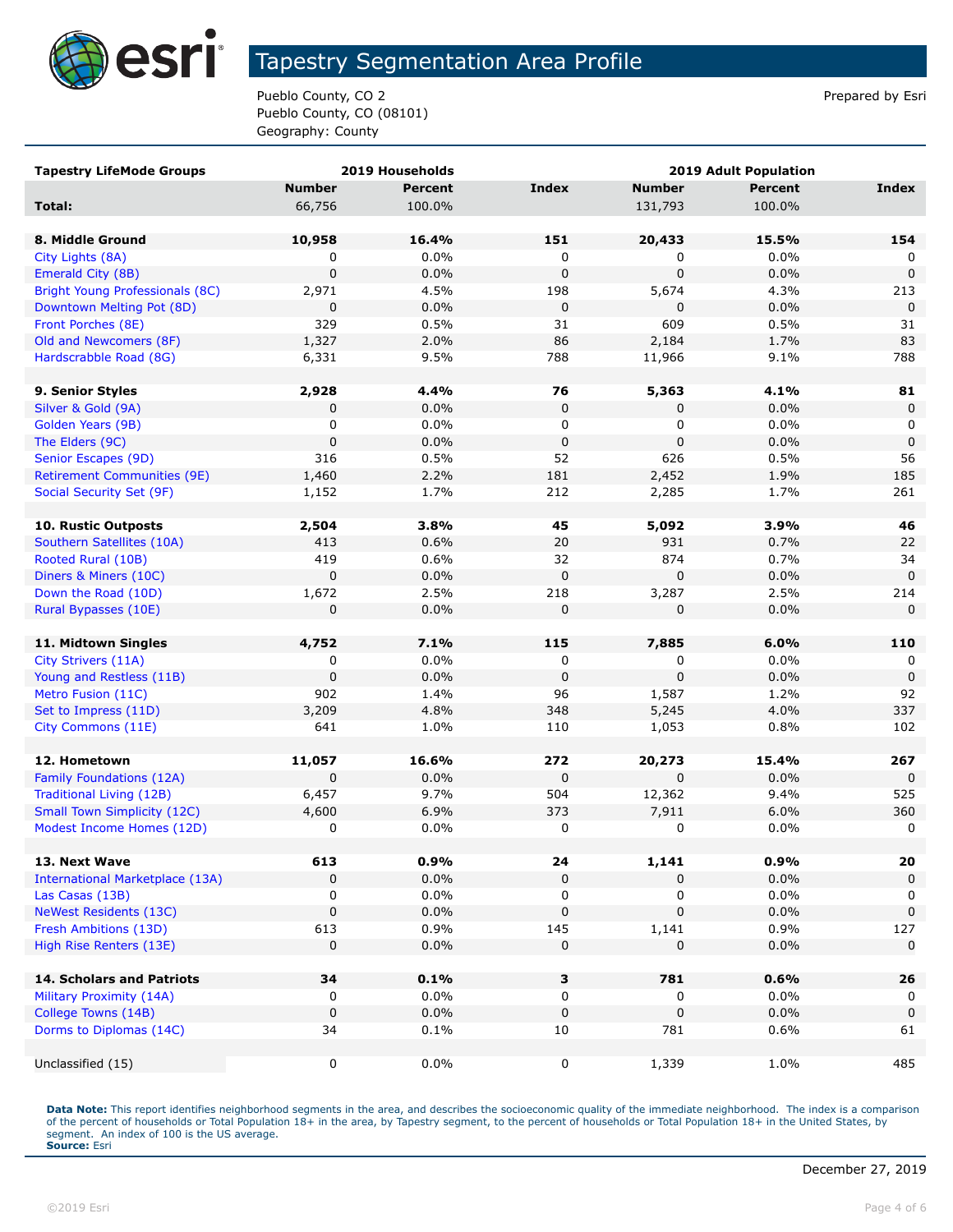

Pueblo County, CO 2 Prepared by Esri Pueblo County, CO (08101) Geography: County

| <b>Tapestry Urbanization Groups</b>    |               | 2019 Households | <b>2019 Adult Population</b> |               |                |              |
|----------------------------------------|---------------|-----------------|------------------------------|---------------|----------------|--------------|
|                                        | <b>Number</b> | Percent         | <b>Index</b>                 | <b>Number</b> | <b>Percent</b> | Index        |
| Total:                                 | 66,756        | 100.0%          |                              | 131,793       | 100.0%         |              |
|                                        |               |                 |                              |               |                |              |
| 1. Principal Urban Center              | 613           | 0.9%            | 13                           | 1,141         | 0.9%           | 13           |
| Laptops and Lattes (3A)                | 0             | 0.0%            | 0                            | 0             | 0.0%           | 0            |
| Metro Renters (3B)                     | $\mathbf 0$   | 0.0%            | $\mathbf 0$                  | 0             | 0.0%           | $\mathbf 0$  |
| Trendsetters (3C)                      | 0             | 0.0%            | $\mathbf 0$                  | 0             | 0.0%           | $\mathbf{0}$ |
| Downtown Melting Pot (8D)              | $\pmb{0}$     | 0.0%            | $\pmb{0}$                    | 0             | 0.0%           | $\mathbf 0$  |
| City Strivers (11A)                    | 0             | 0.0%            | 0                            | 0             | 0.0%           | 0            |
| <b>NeWest Residents (13C)</b>          | $\mathbf 0$   | 0.0%            | $\pmb{0}$                    | 0             | 0.0%           | $\mathbf 0$  |
| Fresh Ambitions (13D)                  | 613           | 0.9%            | 145                          | 1,141         | 0.9%           | 127          |
| High Rise Renters (13E)                | $\mathbf 0$   | 0.0%            | $\mathbf 0$                  | 0             | 0.0%           | $\mathsf 0$  |
|                                        |               |                 |                              |               |                |              |
| 2. Urban Periphery                     | 9,450         | 14.2%           | 85                           | 18,000        | 13.7%          | 77           |
| Pacific Heights (2C)                   | $\mathbf 0$   | $0.0\%$         | 0                            | 0             | 0.0%           | $\Omega$     |
| <b>Rustbelt Traditions (5D)</b>        | 4,457         | 6.7%            | 305                          | 8,640         | 6.6%           | 318          |
| Urban Villages (7B)                    | 0             | 0.0%            | 0                            | 0             | 0.0%           | 0            |
| American Dreamers (7C)                 | $\mathbf 0$   | 0.0%            | $\mathbf 0$                  | 0             | 0.0%           | $\Omega$     |
| Barrios Urbanos (7D)                   | 0             | 0.0%            | 0                            | 0             | 0.0%           | 0            |
| Southwestern Families (7F)             | 1,120         | 1.7%            | 205                          | 2,099         | 1.6%           | 169          |
| City Lights (8A)                       | $\mathbf 0$   | 0.0%            | $\mathbf 0$                  | 0             | 0.0%           | $\Omega$     |
| Bright Young Professionals (8C)        | 2,971         | 4.5%            | 198                          | 5,674         | 4.3%           | 213          |
| Metro Fusion (11C)                     | 902           | 1.4%            | 96                           | 1,587         | 1.2%           | 92           |
| <b>Family Foundations (12A)</b>        | $\mathbf 0$   | 0.0%            | $\mathbf 0$                  | 0             | 0.0%           | $\mathbf 0$  |
| Modest Income Homes (12D)              | 0             | 0.0%            | $\mathbf 0$                  | 0             | 0.0%           | 0            |
| <b>International Marketplace (13A)</b> | $\pmb{0}$     | 0.0%            | $\mathbf 0$                  | 0             | 0.0%           | $\pmb{0}$    |
| Las Casas (13B)                        | $\mathbf 0$   | 0.0%            | $\mathbf 0$                  | 0             | 0.0%           | $\mathbf 0$  |
|                                        |               |                 |                              |               |                |              |
| 3. Metro Cities                        | 21,609        | 32.4%           | 178                          | 40,190        | 30.5%          | 182          |
| In Style (5B)                          | 669           | 1.0%            | 45                           | 1,253         | 1.0%           | 45           |
| Emerald City (8B)                      | 0             | 0.0%            | 0                            | 0             | 0.0%           | $\mathbf 0$  |
| Front Porches (8E)                     | 329           | 0.5%            | 31                           | 609           | 0.5%           | 31           |
| Old and Newcomers (8F)                 | 1,327         | 2.0%            | 86                           | 2,184         | 1.7%           | 83           |
| Hardscrabble Road (8G)                 | 6,331         | 9.5%            | 788                          | 11,966        | 9.1%           | 788          |
| <b>Retirement Communities (9E)</b>     | 1,460         | 2.2%            | 181                          | 2,452         | 1.9%           | 185          |
| Social Security Set (9F)               | 1,152         | 1.7%            | 212                          | 2,285         | 1.7%           | 261          |
| Young and Restless (11B)               | $\mathbf 0$   | 0.0%            | $\pmb{0}$                    | 0             | 0.0%           | $\mathbf 0$  |
| Set to Impress (11D)                   | 3,209         | 4.8%            | 348                          | 5,245         | 4.0%           | 337          |
| City Commons (11E)                     | 641           | 1.0%            | 110                          | 1,053         | 0.8%           | 102          |
| Traditional Living (12B)               | 6,457         | 9.7%            | 504                          | 12,362        | 9.4%           | 525          |
| College Towns (14B)                    | 0             | $0.0\%$         | $\mathbf 0$                  | 0             | 0.0%           | 0            |
| Dorms to Diplomas (14C)                | 34            | 0.1%            | 10                           | 781           | 0.6%           | 61           |